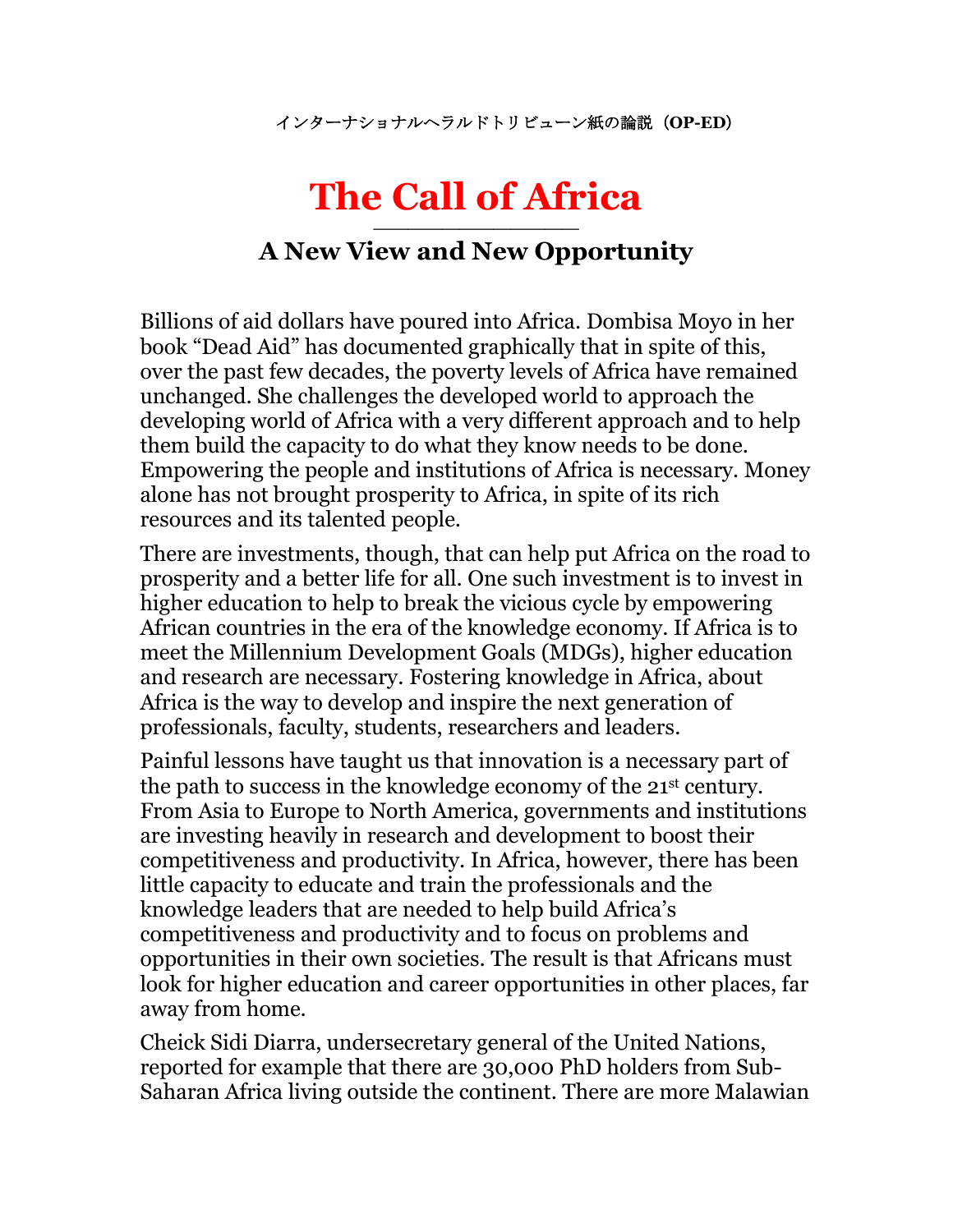physicians in Manchester alone than there are in all of Malawi, he adds.

African universities need to be empowered to attract back and retain those who will develop the education and research programs needed at home to build their economies. These faculty members and experts will nurture the next generation of leaders. They will develop the coming generation of Africans who will be the health workers, the economists and political scientists, the scientists and engineers, the innovators and the teachers.

In the past year, an international steering committee of eminent people around the world has helped shape an Academic Chairs for Africa (ACA) proposal to create and fund 1,000 research chairs. A network of scholars and university presidents would connect across divides and disciplines, and collaborate to overcome common challenges and share experiences.

 It is time to start with a new approach. Africa is quite capable of setting its own priorities and understands the MDGs. . Rather than the developed world telling the universities what should be done, it is time to ask the universities to establish their own priorities and then help to create the capacity to recruit the qualified faculty they need to build their own excellence foci.

The process would be managed by an international foundation with African partners in governments, in universities, in businesses and in foundations. There would be continual assessments and renewal of funding would depend entirely on quantifiable results. Each chair would have a cross-appointment with a university in the developed world and would serve as a conduit for the exchange of ideas and knowledge. By building capacities in these institutions within Africa, institutions in the developed world will find willing and capable partners who can themselves take the lead.

The proposal is modeled after the Canada Research Chairs program. This was a federally program that funded 2000 chairs to be held at universities in Canada. This has been incredibly successful in attracting and retaining the best younger and more senior researchers, establishing a network of expertise across the country that has built capacity, fueled innovation and boosted competitiveness.

Influential groups and individuals have endorsed the concept, including the Academy of Sciences for the Developing World, the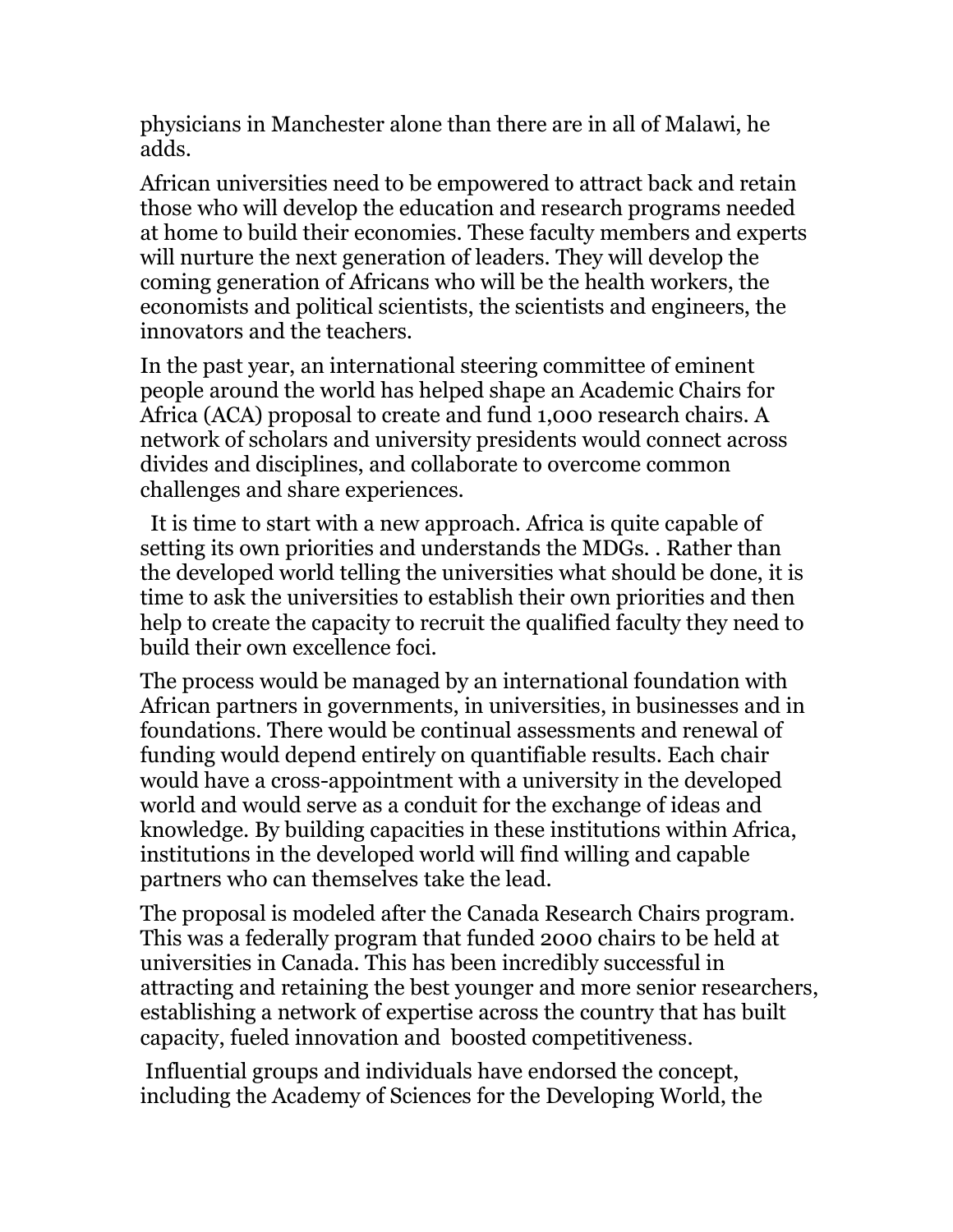Network of African Science Academies ( there are now a number of Academies of Science in African countries) and the G8 Academies of Science. Senior officers at the United Nations, UNESCO, OECD, the World Bank and the African Development Bank are advisers to the project. And many universities both within and beyond Africa are supportive as well as associations of universities such as the Association of African Universities. Many senior people in governments both in the developed world and the developing world have expressed support and advice on how the proposal would work.

The ultimate appeal of the proposal is the fact that it requires a modest level of funding — \$100,000 US annually for each chair. We call on G20/G8 countries to endorse and support the program for five years. The investment is a small one, but the potential returns could be extraordinary. This new view, new initiative could provide the impetus necessary to unleash the enormous potential of many young Africans and help African countries to reach the U.N. Millennium Development Goals.

Musician and celebrity activist Bono was right on target when he said, "Every era has its defining struggle and the fate of Africa is ours." We the signatories of this article call on the G20/G8 countries to help overcome this struggle and embrace this opportunity. The Academic Chairs for Africa program is a global grand challenge that will help to reverse Africa's brain drain, to empower African individuals and institutions. Imagine the impact five years from now of 1000 outstanding faculty members and researchers and their teams of students addressing the needs of their own continent and inspiring others.

It is our opportunity to help answer the call of Africa.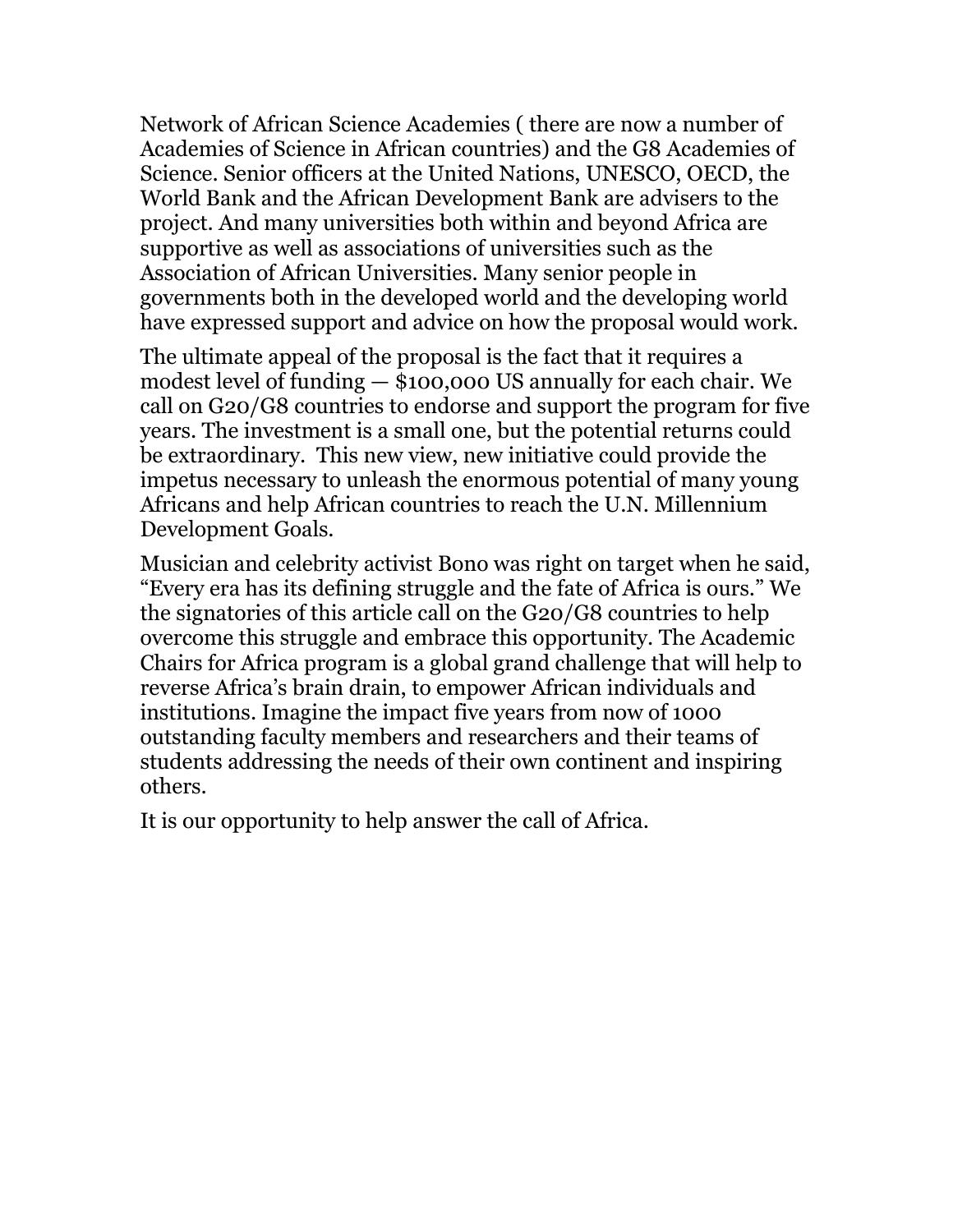## Signers of IHT(インターナショナルへラルドトリビューンのオプエッドの署名者)

Heitor Gurgulino da Sousa, former rector University of Sao Carlos, Brazil; former rector of United Nations University, Japan

Guido Declerq, honorary general administrator, KU Leuven University, Belgium

Sir David King, Smith School, Oxford and former chief scientist, UK

Michael Adams, president Fairleigh Dickenson University, US

Juma Calestous, Kennedy School of Government , Harvard University

Sir Martin Rees, president of the Royal Society, UK

John Wood, Secretary General, Association of Commonwealth Universities Shuzaburo Takeda, founding director, Business University forum of Japan

Kil Saeng Chung, president of the Korea Academy of Science and Technology

Kwang Soon Moon, president Korea Interfacial Science and Engineering Institue

Stephen Toope, president University of British Columbia

Allan Rock, president, University of Ottawa

Luc Vinet, former rector University of Montreal

Lucien Bradet, president, Canadian Council on Africa,

Fidel Ramos, former president of the Phillippines

Bernard Cerquiglini, rector, Agence universitaire de la Francophonie

Mohamed Hassan, executive director, TWAS, academy of sciences for the developing world

Georg Hacker, president of the German Academy of Sciences

Eberhardt Becker, former president of the Technical University of Dortmund and Adama University, Ethiopia

Dirk.Messner, director, German Development Institute

Jaime Fucgauchi, National University of Mexico and Science Advisory Council to the President

Silas Lwakabamba, rector, National University of Rwanda

CNB Tagoe, former vice chancellor, University of Ghana

Jonathan Jansen, vice chancellor, University of the Free State, South Africa

L. Nongxa, vice chancellor University of the Witwatersrand, South Africa

V. Baryamureeba, vice chancellor, Makerere University, Uganda